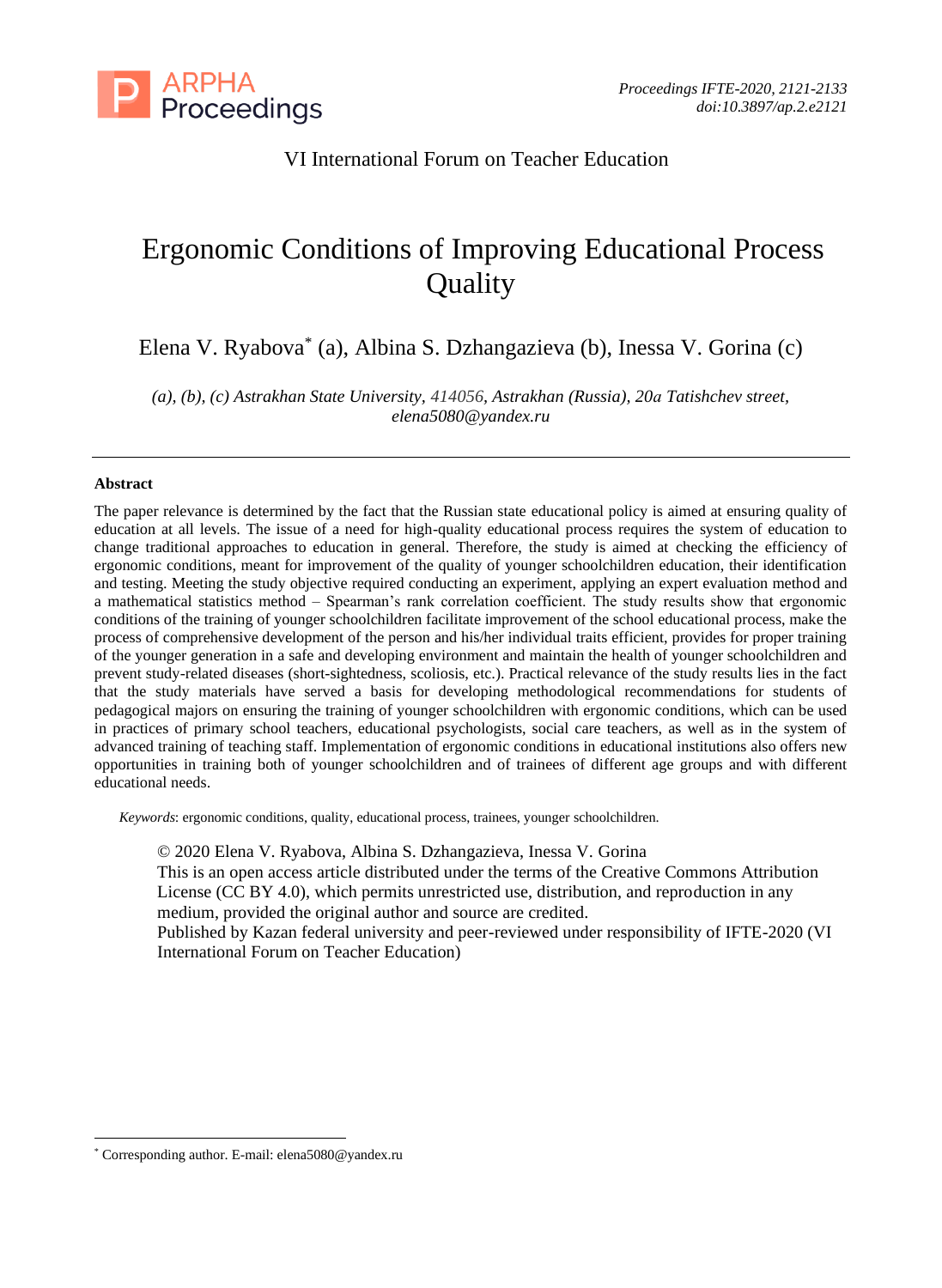### **Introduction**

Modernization in the Russian educational system in accordance with the global tendencies imposes new rules of prioritizing in education. A strategic priority of the Russian state policy in the sphere of education is creation of a mechanism that will ensure constant and high-quality update of the education content. Such modernization of education has led to changes not only of the requirements to the conditions of educational process organization in schools but also of educational forms, methods and technologies. As a result, the issue of determining and implementing conditions for improvement of the modern educational process quality is becoming relevant.

At the same time, special attention is paid to creation of specific ergonomic conditions of training and education that will ensure safety, individual growth and maintenance of health of trainees and staff members of educational institutions, since the efficiency of functioning of the whole system of education and its certain components depends on these very ergonomic conditions. However, a contradiction emerge between the need for raising the quality of education and improving all its processes and a lack of conditions and technologies of training that meet the requirements of Russian and global standards.

#### **Purpose and objectives of the study**

The study is aimed at checking the efficiency of ergonomic conditions, meant for improvement of the quality of younger schoolchildren education, their identification and testing.

#### **Literature review**

Analysis of the modern pedagogical research shows an active scientific interest in the issue of education quality, which is one of the most pressing social issues. Issues of assessment of education quality and effectiveness are covered in studies of such scientists as Babansky (1982), Bordovsky et al. (2001), Davydova (2004) and others. However, the researchers have not touched upon the issue of improving the educational process quality through creation of ergonomic conditions.

Significant scientific results, providing insight into the ergonomic approach and ergonomic conditions in the educational environment of primary school, can be found in studies on pedagogical ergonomics (Belov, 2002; Kriulina, 2003; Okulova, 2011; Voronina, 2001; Zinchenko & Munipov, 1979), on pedagogical psychology (Vygotsky, 2008; Zinchenko & Munipov, 1979), in the concept of health-saving educational technology (Bazarny, 2004; Borisova, 2005; Smirnov, 2006) and in the ergo-design concept of an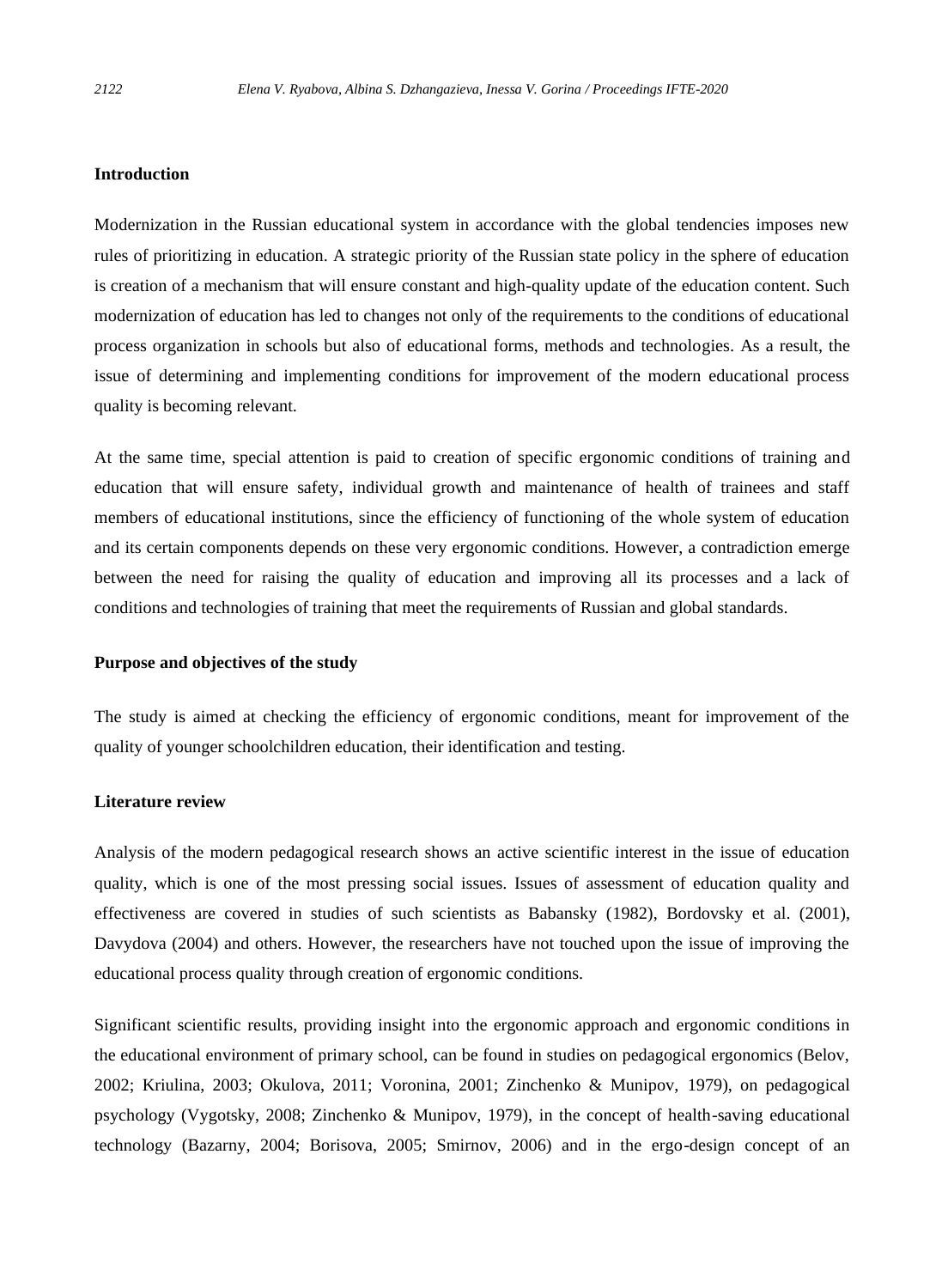objective-spatial environment of organizations and institutions (Danilyak et al., 1990; Kriulina, 2003; Kulaykina & Chaynova, 2009; Korzh, 1993; Litvak, 1999; Yasvin, 2001). Papers of these scientists dwell on the issues of ergonomization of education, its means and conditions, but there is no uniform classification of ergonomic conditions of training.

Analysis of publications on the issues of improving the educational process quality through creation of ergonomic conditions allows to note that this issue has not been adequately studied in pedagogy. For this reason, traditional models of improving the educational process quality in schools does not ensure sociallyset effectiveness of general education.

Currently, the issue of improving the educational process quality through creation of ergonomic conditions, ensuring safe and comfortable development of trainees, in particular younger schoolchildren, is not studied in a consistent manner but is considered fragmentarily. In our opinion, such situation has happened due to an insufficient use of an interdisciplinary approach in training schoolchildren. It is reasonable to suppose that pedagogy has not developed theoretical fundamentals of improving the education process quality in schools through creation of ergonomic conditions yet.

According to ISO 8402, quality is defined as "the totality of features and characteristics of a product or service that bears on its ability to satisfy stated or implied needs" (1994).

Analysis of the concept of quality allowed to identify that it has two aspects: 1) meeting standards or specifications; 2) meeting consumer needs.

The sphere of education is also closely connected with quality. Education must meet the standards and social needs.

At the same time, the education quality is considered both as a result and as a process with a complex dynamics of development, conditioned to changes in activities of educational institutions and the person him-/herself, transformation of their socioeconomic, technological and political environment.

The term "educational process" has been studied in the papers by Isaev, Slastenin and Shiyanov, who define it as a "specially organized and goal-oriented interaction of teachers and pupils, aimed at solving tasks of development and education" (2002, p. 167).

According to Podlasy, the educational process is "developing interaction between the educators and educatees, aimed at achieving a specified objective and leading to a preliminarily outlined change in the state, transformation of properties and qualities of the educatees" (1999, p. 111).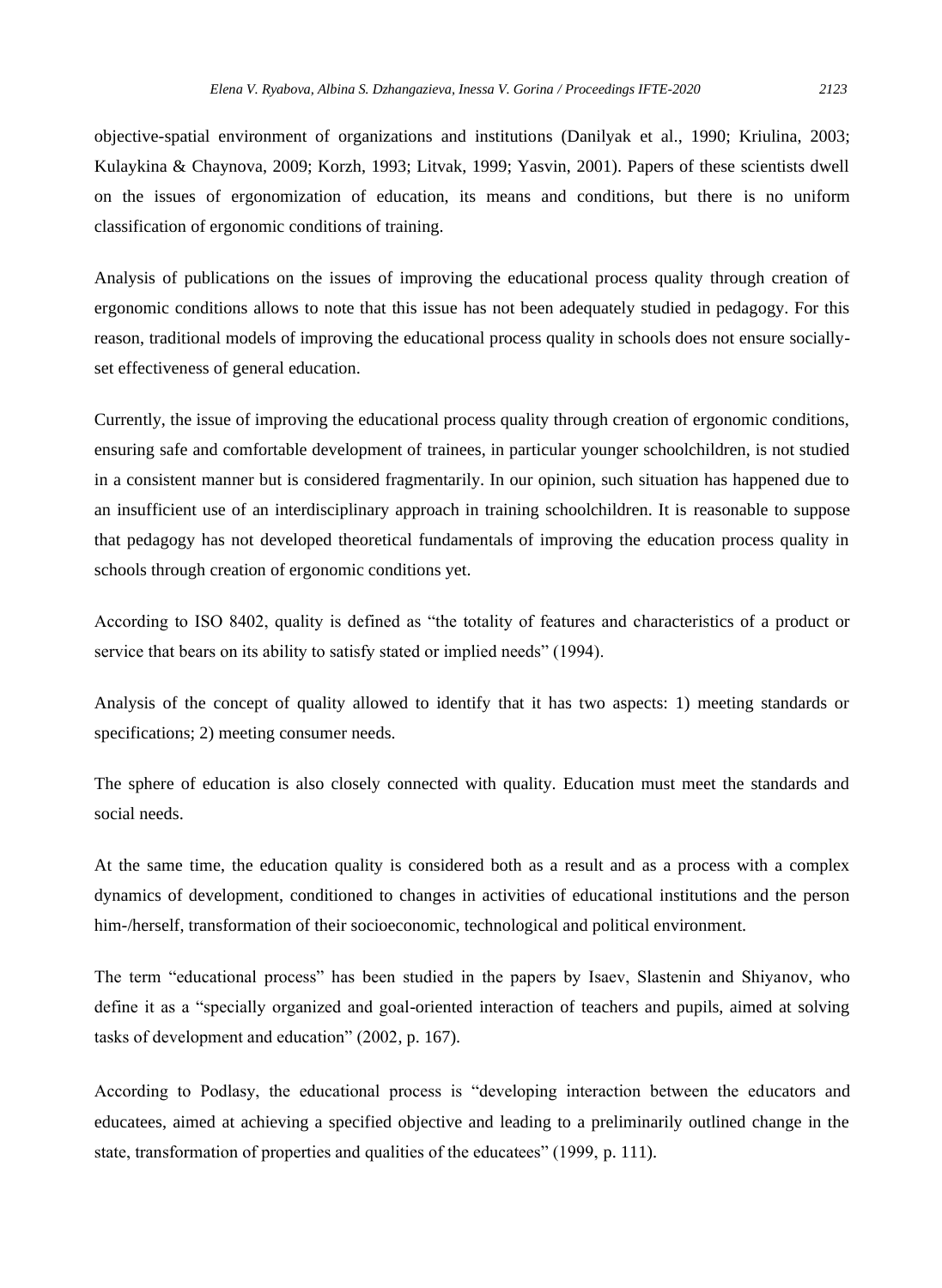Therefore, the "educational process" broadly means a totality of conditions, tools and methods that are applied in training and education and aimed at solution of a global task – to form a well-rounded person. The "educational process" is narrowly defined as a totality of content, tools, methods and forms of organization of training of certain categories of trainees (subjects) to obtain a specific result.

Examining the scientific literature indicates a complex nature of the notion "ergonomic conditions" (EC) in relation to pedagogical activity, fewness and narrowness of interpretations of this notion. At the same time, ergonomic conditions are considered as optimal material and organizational conditions of teacher and trainee's activity (Danilyak et al., 1990; Okulova, 2011); as factors of health-friendly labor, comfort, allround development of abilities and creative activity of the person (Rapatsevich, 2001; Runge & Manusevich, 2005); as conditions of optimal psychophysiological development of the student in the educational sphere (Nesterenko, 1973).

Based on the conducted content analysis of different interpretations of definitions of "ergonomic conditions", we have specified the notion of ergonomic conditions of training younger schoolchildren, which are considered as a set of interrelated factors, ensuring success of the learning activity, individual growth, preservation of health and safety of trainees (Ryabova, 2013).

Let us move on to consideration of conditions of improving the quality of younger schoolchildren education which, in our view, are the main groups that form a set of ergonomic conditions.

Psychological and pedagogical conditions. This group of conditions is specified by scientific propositions of pedagogical and ergonomic studies on the issues of psychological and pedagogical support of children in the educational process of primary school (Davydova & Ryabova, 2012; Vygotsky, 2008; Zinchenko & Munipov, 1979). It consists of the following conditions:

We consider the condition "selection of the content of education with regard to ergonomic requirements" from the perspective of the conditions of implementation of the primary general education programme, forming part of the federal state educational standard (FSES) (Guarantor, 2009). The educational standard includes not only the volume of the necessary general education training but also the maximum permissible volume of academic workload by study years. Within the framework of the state standard, ergonomic conditions set the main norms and rules, aimed at preservation of schoolchildren's health in the process of their learning activities.

We define ergonomic requirements as the ones that are imposed to the educational environment in order to optimize activities of participants of the process with regard to their socio-psychological, psycho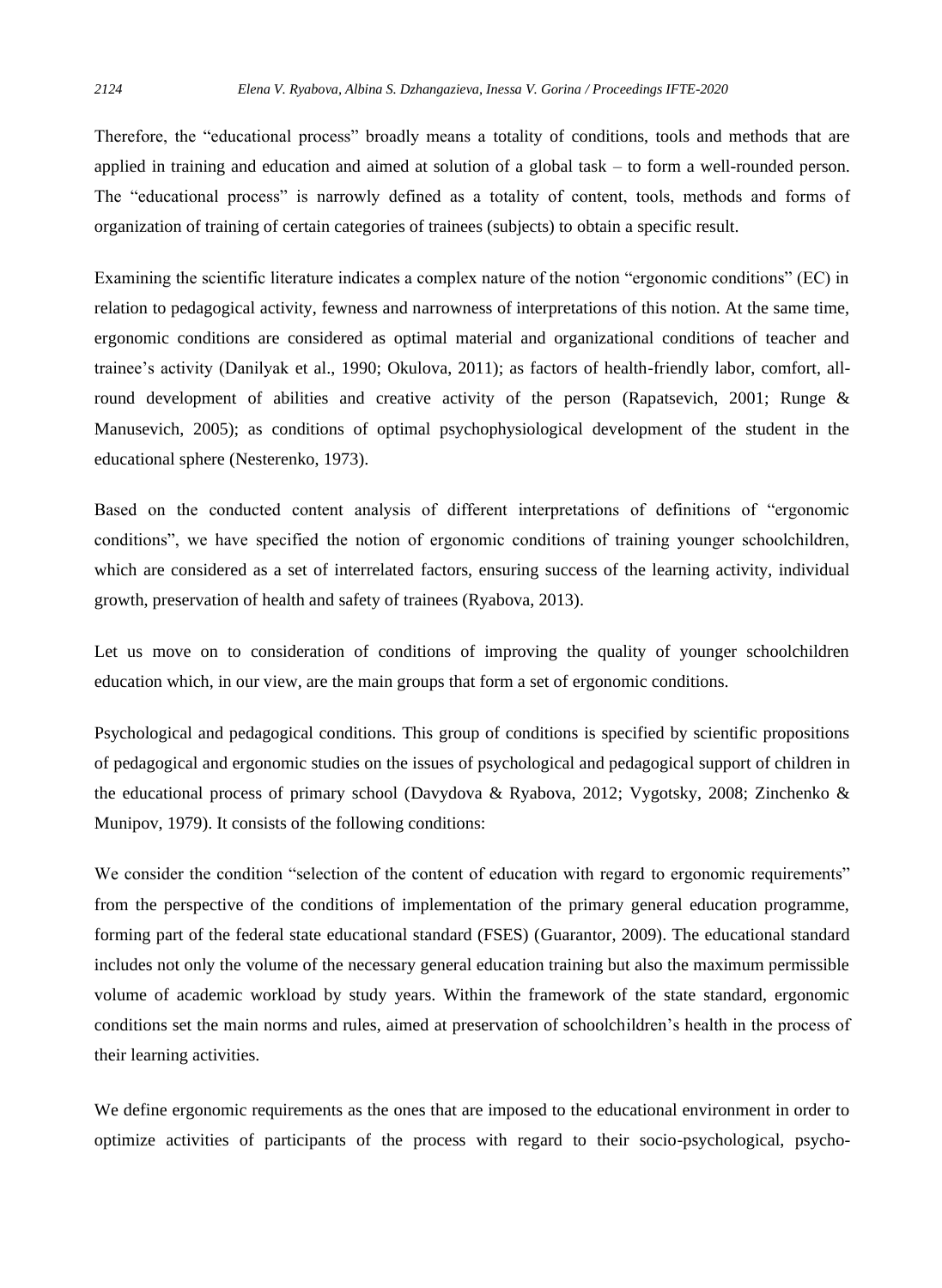physiological, psychological, anthropological, physiological and other objective characteristics and abilities. In this case, ergonomic conditions serve a basis in the selection of the content of education, establishment of nomenclature of the training equipment, a choice of ergonomic requirements to teaching means, furniture, tools, office appliances, in forming an object environment of training.

The condition of "using a person-centered approach in the process of training younger schoolchildren" deserves particular attention. In order to implement the person-centered approach in education, it is necessary to analyze individual peculiarities of trainees (knowledge of peculiarities of temperament, nervous system properties, psychological peculiarities, etc.) and the influence of EC on these peculiarities. It allows to predetermine children's reaction and gives an opportunity to choose necessary methods for training, education and necessary EC. That is why it is important that every teacher can draw up a brief "portrait" of each of his/her pupils. A developing effect of the training is determined by teacher's focus on both age-related and individual peculiarities of younger schoolchildren. At the lesson, the teacher not only works on creating a favourable and comfortable environment but also appeals to schoolchildren's personal experience, i.e. the experience of their own life, all the time. As a result, the teacher and the trainee build a reciprocal process, facilitating effective training of schoolchildren and stimulating them for positive motivation to learning.

The condition of "involving parents and colleagues into the process of organization of ergonomic conditions in primary school" implies raising the level of parents' attention to training and education of children and raising the level of knowledge and awareness of schoolteachers about EC and application of such conditions in their practices. It is also necessary to involve parents into the school educational process, stimulate motivation on the importance of understanding and application of EC both at school and at home, using such types of activities as workshops, lectures and seminars, conferences, topic-specific discussions, creation of so-called universities of pedagogical knowledge for parents, etc. Such experience-sharing events will be also useful for teachers of primary schools.

The second group of ergonomic conditions includes health-saving conditions. These conditions are determined in the process of implementing the ideas of health saving at the lessons in primary school (Bazarny, 2004; Babansky, 1982; Borisova, 2005; Nazarova, 1971; Smirnov, 2006). This group of conditions is aimed at preserving health of younger schoolchildren and forming the fundamentals of healthy lifestyle. This group includes observance of the following principles:

The condition of "consideration of ergonomic principles in training" implies meeting the following principles: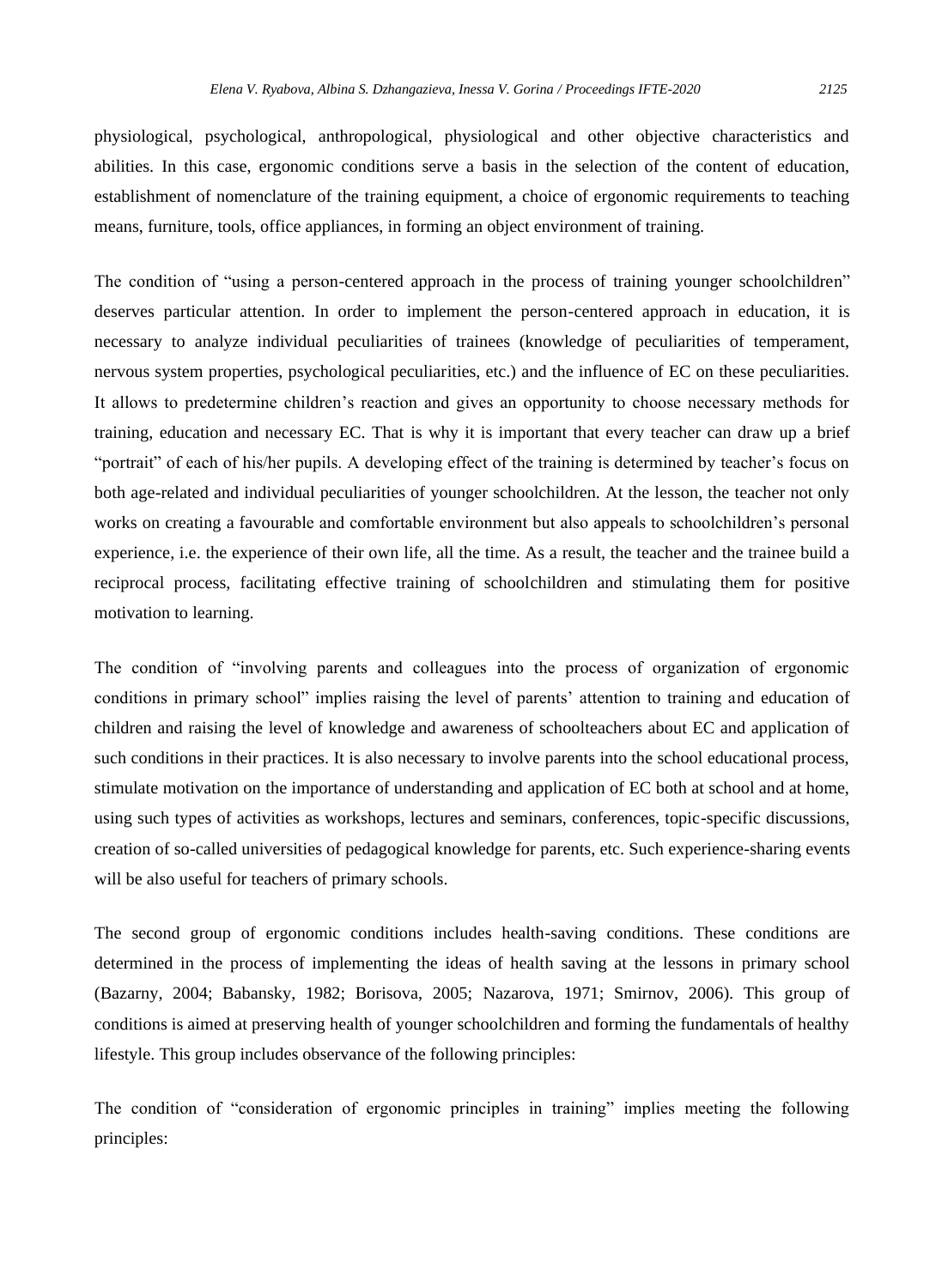The principle of safety and comfort which implies creation of comfortable, convenient and safe conditions, ensuring health-saving work of teachers and schoolchildren and harmonious development of their personality.

The principle of productivity and reliability which assumes that training must be productive and imply an educational, developmental and pedagogic effect.

The principle of complexity which ensures a comprehensive examination of age-related peculiarities of younger schoolchildren in specific conditions of the activity.

The principle of psychophysiological adaptation that includes constructive and informative adaptation of the educational environment and its certain components to hearing, visual and psychophysiological peculiarities of the trainees.

The principle of estheticism which considers the beauty and attractiveness of forms of equipment, achieved with the use of technical aesthetics means.

Another important condition is "organization of the mode of training sessions" – a timetable of studies and workloads that is physiologically and psychologically grounded.

The next condition is "using health-saving technologies in training younger schoolchildren". At the modern stage, engagement of the system of education in addressing the issues of building up and preserving trainees' health is especially important. At this stage, it is important to create conditions that facilitate optimal adaptation of schoolchildren, elimination of unfavourable factors for children's health and its maintenance; consideration of the main health-saving technologies, including organizational and pedagogical technologies, determining the educational process structure, partially specified in the sanitary and epidemiological rules (Guarantor, 2010), facilitating the prevention of over-strain, hypodynamia and other desadaptative states; psychological and pedagogical technologies, connected with teacher's direct work at the lesson, an impact he/she makes on the trainees during all 45 minutes; it also includes psychological and pedagogical support of all elements of the educational process; teaching and educational technologies which include programmes on teaching adequate care of one's own health and formation of the culture of health among trainees, motivation for living a healthy lifestyle, prevention of unhealthy habits, organizational and educational work with schoolchildren after the lessons, parent education; socially adaptive and person-developmental technologies include technologies that ensure formation and strengthening of trainees' mental health and improving the resources of person's psychological adaptation. These include different socio-psychological workshops, programmes of social and family pedagogy which are worth involving both schoolchildren and their parents, as well as teachers; medical and health technologies form independent medical and pedagogical fields of knowledge – curative pedagogy and exercise therapy – which ensure the recovery of schoolchildren's physical health.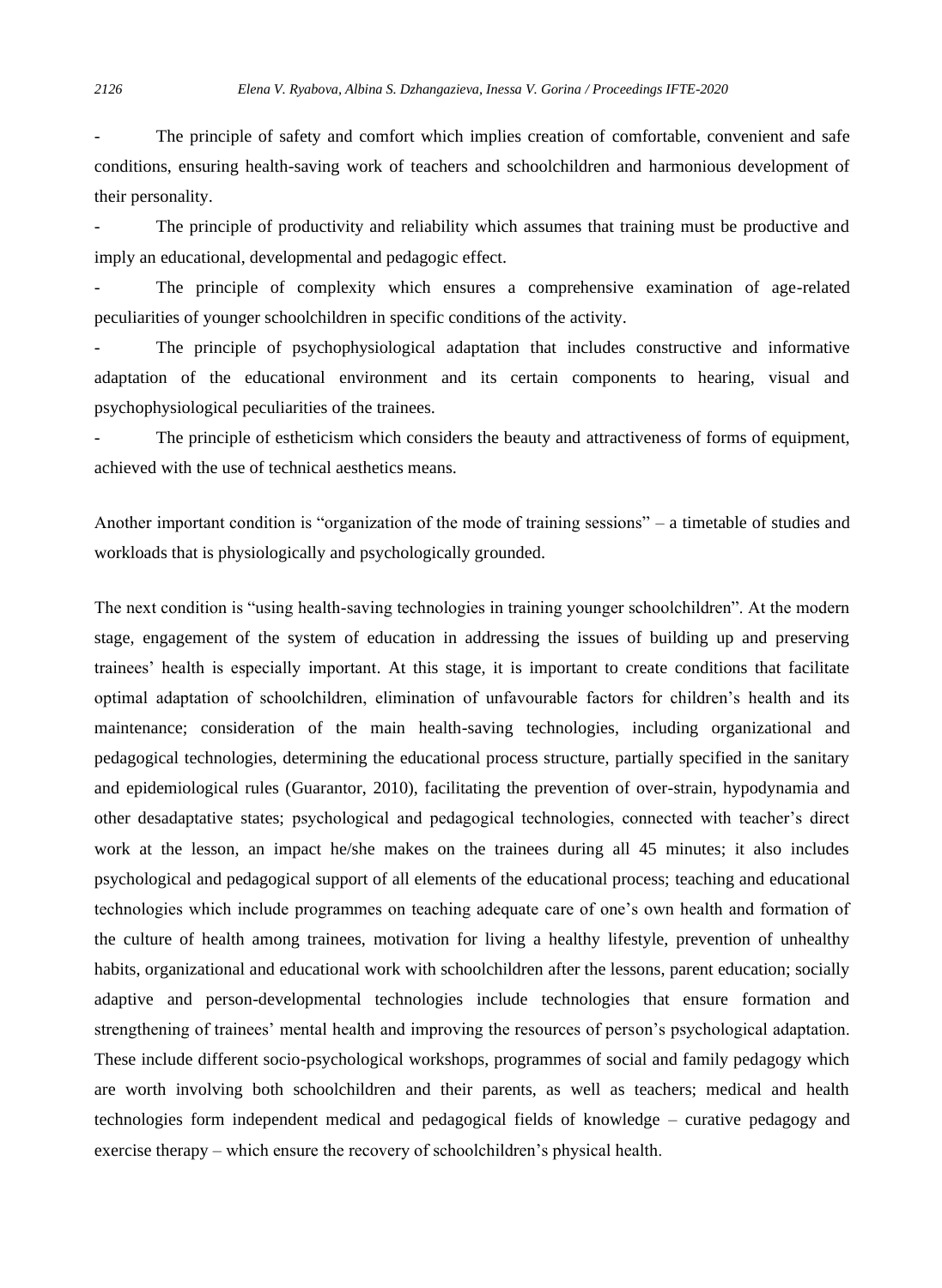The third group includes didactic design conditions. We marked out these conditions during analysis of scientific propositions of the pedagogical design (Radionov, 1996; Uvarov, 2004), the ergo-design concept of an objective-spatial environment of organizations and institutions (Danilyak et al., 1990; Kriulina, 2003; Kulaykina, 2009) and in the process of cooperation with designers, educational psychologists and dedicated experts.

The conditions are aimed at optimization of the training of younger schoolchildren as a result of ergonomic design of an educational environment in the classroom in order to ensure maximum efficiency and optimality of educational and labour processes of its subjects (trainees and the teacher). This group includes: a condition of "optimal and convenient organization of teacher and trainees' workspace (by type and degree of group interaction, by type of interpersonal relations, depending on activity content) and work-rest routine" that includes consideration of age-related and individual peculiarities of younger schoolchildren, optimal arrangement of the workspace, trainee's working stance, classroom furniture, a blackboard (Runge & Manusevich, 2005).

A condition of "classroom interior design with regard to the main requirements of ergo-design" should be considered, to our mind, from the perspectives of ergo-design, since by "ergo-design" we mean creation of an environment that meets human physiological and mental abilities, that ensures the most efficient activity, that does not create a threat to human health, that allows someone to be and act in this environment with minimum expenses of their biological resources, and that gives an opportunity to recover and develop them.

Younger schoolchildren study in primary school classrooms from their admission to school until their transfer to secondary school. Therefore, in order to make the training of younger schoolchildren comfortable, a classroom should be designed with regard to the main rules of ergo-design, where a child not only studies but also relaxes and plays. For this purpose, a teacher should pay attention to the following things: division of the classroom into learning, playing, information and leisure areas; the right choice of colour design of the classroom in terms of ergonomics, facilitating calm, a comfortable stay in the room and children's activation in different periods of studies.

In our opinion, it is preferable to use tints of yellow and warm green in classrooms for younger schoolchildren because these colours have a beneficial effect on human – their wavelength is within the range from 500 to 600 µm.

It is necessary to pay attention to the fact that creating didactic ergo-design conditions in the educational process requires the assistance of experts in design, psychology, etc.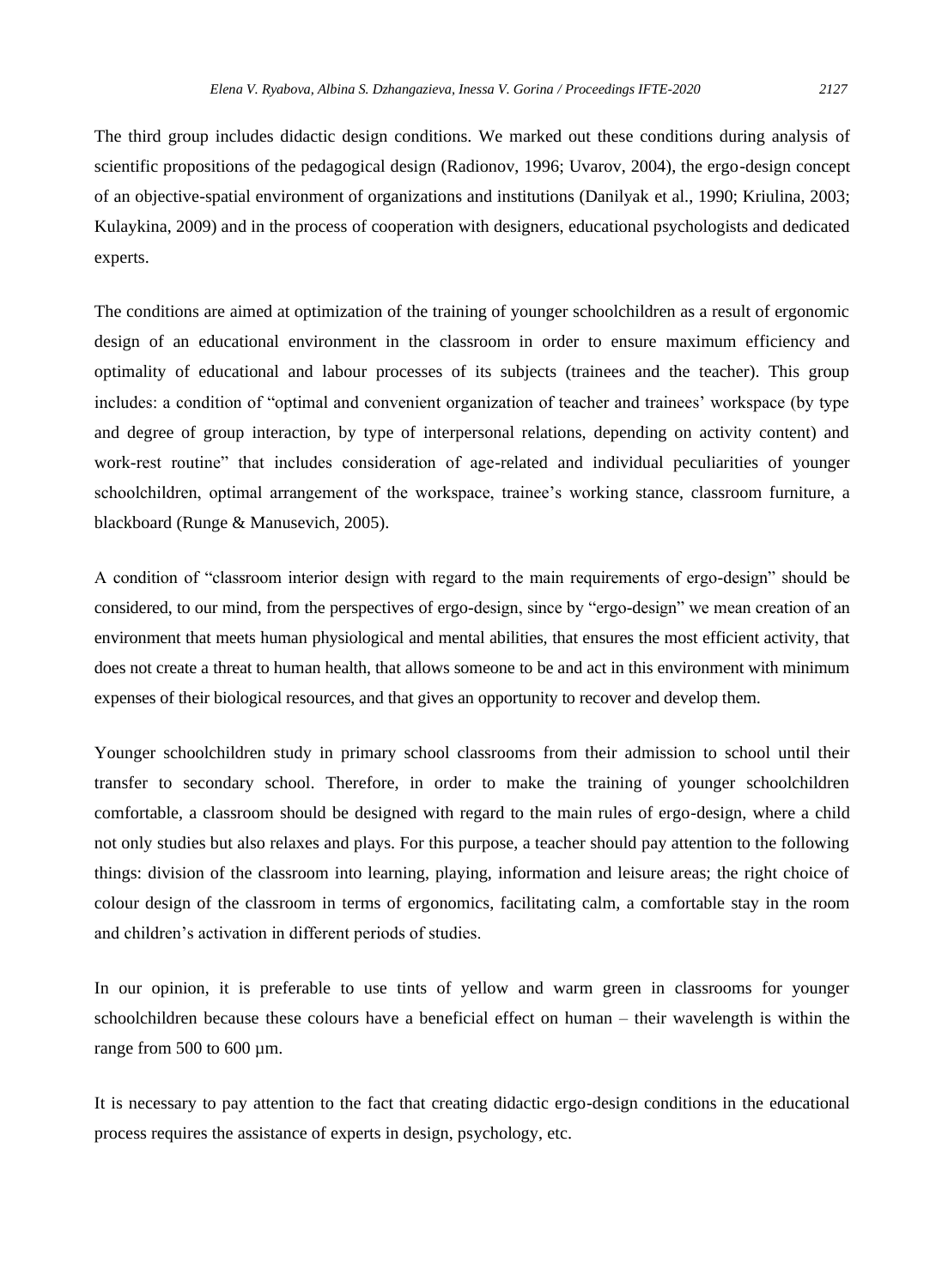#### **Methodology**

Study objective: to provide scientific basis for and test ergonomic conditions of improvement of the quality of younger schoolchildren education.

Study methods: systems analysis of philosophic, pedagogical, psychological, scientific and methodological literature, examination and generalization of the experience in pedagogical ergonomics; content analysis of the main concepts of the study – ergonomic conditions, quality of education, educational process; scientific reduction method; experiment; expert evaluation method; mathematical statistics method – Spearman's rank correlation coefficient.

The study was carried out on the basis of the municipal budgetary general education institutions of Astrakhan "Secondary Comprehensive School No. 52" and "Secondary Comprehensive School No. 8".

#### **Results**

The experiment involved 118 primary schoolchildren and was carried out in three stages. The first stage (statement) included testing and questioning of younger schoolchildren in order to determine the level of mastering of the educational programme and its compliance with the requirements, specified in the federal state educational standards, as well as determination of a degree of expression of each criterion, given in Table 1.

At the second stage (formation) of the experiment, the ergonomic conditions, aimed at improvement of the quality of younger schoolchildren education, were implemented and tested.

In order to determine the level of quality of younger schoolchildren education, we marked out three levels – low, medium and high. Assessment was conducted by experts (primary school teachers – 8 people, parents – 12 people). The experts were asked to express their opinion using a five-point discrete scale:

5 – a very high degree of expression of the indicator which is expressed in different types of activities;

4 – a high degree of expression of the indicator, but it is not expressed in all types of activities yet;

3 – the assessed and opposite indicators are not clear-cut and in general they balance each other;

2 – the indicator, opposite to the one under assessment, is considerably more pronounced and expressed;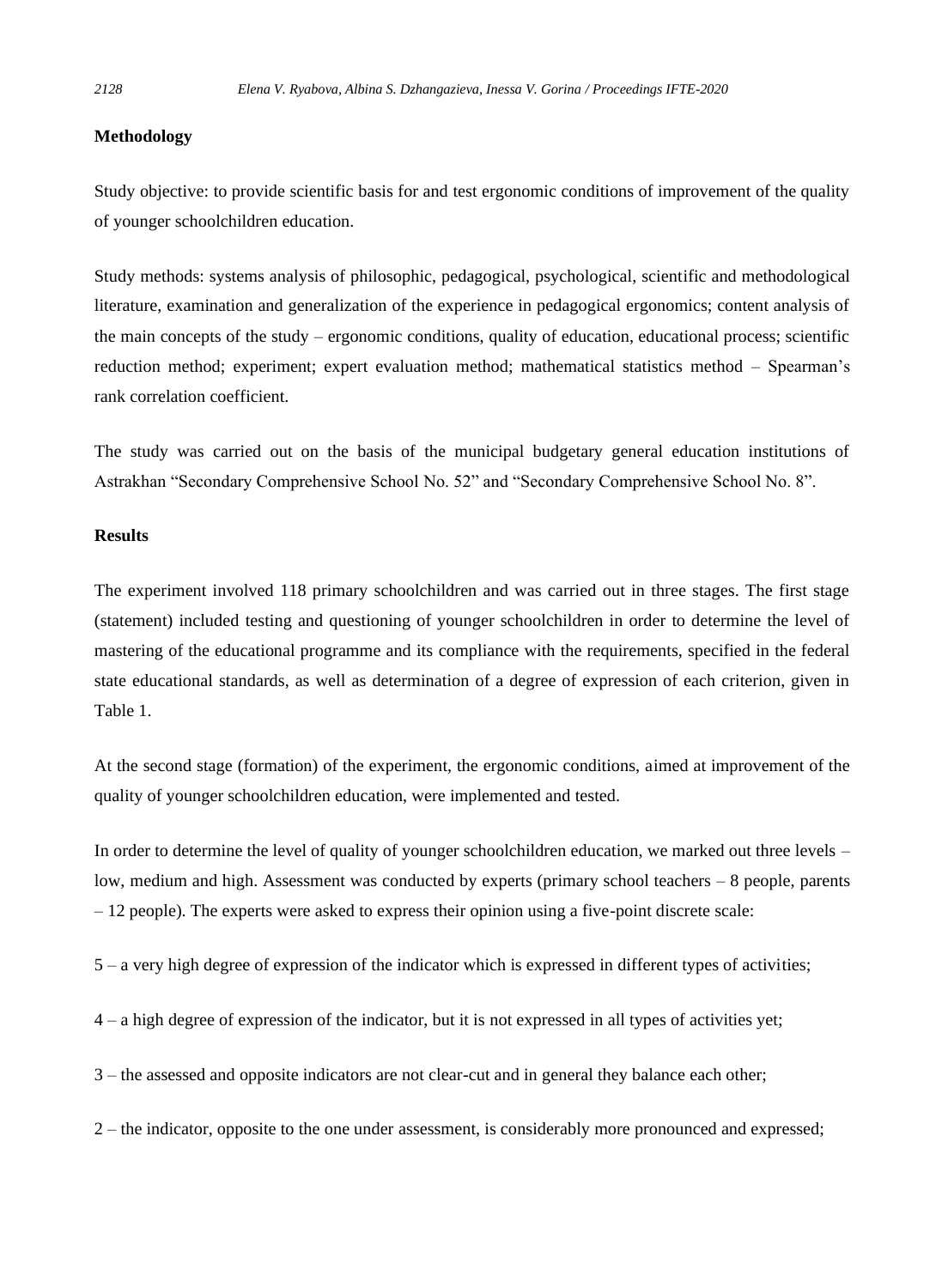1 – the indicator that is opposite to the one under assessment is clear-cut and expressed in different types of activities.

Since the assessment of each expert was highly individualized, we measured a degree of their coherence with the use of Spearman's rank correlation coefficient (Table 1).

| Table 1. Expert survey results |  |  |  |
|--------------------------------|--|--|--|
|--------------------------------|--|--|--|

| No           | Criteria                                             | Teachers       | Rank | Parents | Rank         | d              |
|--------------|------------------------------------------------------|----------------|------|---------|--------------|----------------|
| $\mathbf{1}$ | 2                                                    | 3              | 4    | 5       | 6            | $\overline{7}$ |
| 1.           | compliance of the score with the reference,          | 6              | 2.5  | 8       | $\mathbf{1}$ | 1.5            |
|              | statistical norm or set level                        |                |      |         |              |                |
| 2.           | trainees' mastering of the programme material        | 8              | 14.5 | 12      | 14.5         | $\Omega$       |
| 3.           | dynamics of the educational progress                 |                | 8.5  | 10      | 8            | 0.5            |
| 4.           | attitude to school subjects                          |                |      |         |              |                |
| 5.           | key competencies (cognitive, social, information     | 8              | 14.5 | 11      | 12           | 2.5            |
|              | and others)                                          |                |      |         |              |                |
| 6.           | satisfaction with education                          | $\overline{7}$ | 8.5  | 9       | 3            | 5.5            |
| 7.           | degree of involvement into the educational           | 8              | 14.5 | 12      | 14.5         | $\Omega$       |
|              | process (active work at the lesson, participation in |                |      |         |              |                |
|              | extracurricular work, absence from school, etc.)     |                |      |         |              |                |
| 8.           | educational education (self-education)               | 6              | 2.5  | 9       | 3            | $-0.5$         |
| 9.           | availability of logistical facilities, information   | 6              | 2.5  | 10      | 8            | $-5.5$         |
|              | support, HR, methodological, financial and other     |                |      |         |              |                |
|              | types of support in the organization                 |                |      |         |              |                |
| 10.          | accessibility and differentiation of training        | $\tau$         | 8.5  | 10      | 8            | 0.5            |
| 11.          | qualitative composition of trainees                  | $\tau$         | 8.5  | 10      | 8            | 0.5            |
| 12.          | optimal conditions and teaching atmosphere           | 8              | 14.5 | 12      | 14.5         | $\mathbf{0}$   |
| 13.          | quality of gained knowledge, skills and              | $\tau$         | 8.5  | 12      | 14.5         | $-6$           |
|              | competencies                                         |                |      |         |              |                |
| 14.          | educational progress in certain subjects             | 6              | 2.5  | 10      | 8            | $-5.5$         |
| 15.          | successful results of academic achievements          | $\overline{7}$ | 8.5  | 10      | 8            | 0.5            |
| 16.          | information of further social fate of trainees       |                | 8.5  | 10      | 8            | 0.5            |

Spearman's rank correlation coefficient is calculated according to the formula:

$$
S=1\ \frac{6\sum d^2}{n^3-n}
$$

where S is the rank correlation coefficient (may vary in the range from  $+1$  to  $-1$ );

d is the difference of the ranks of the compared objects;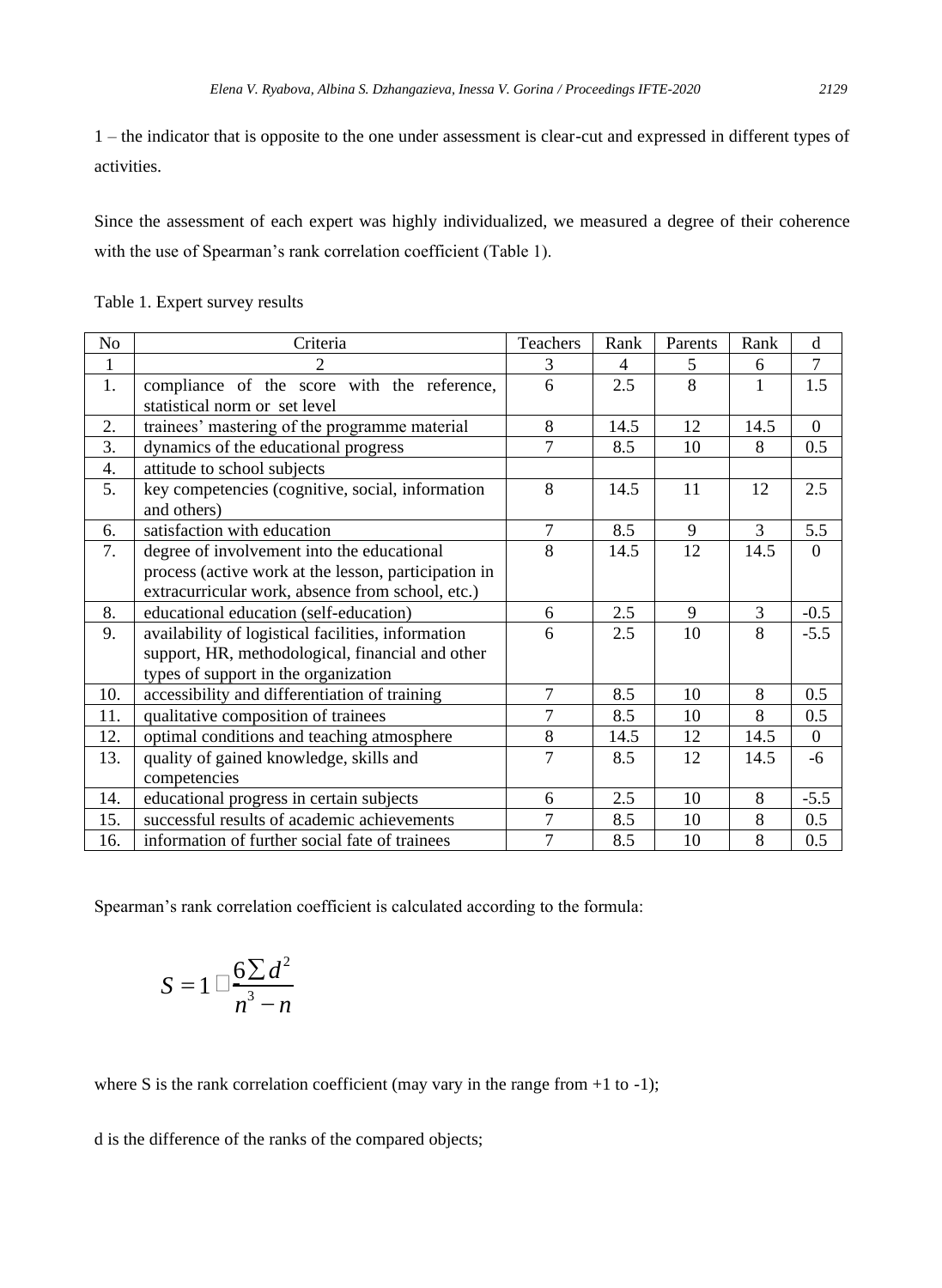$d<sup>2</sup>$  is the squared difference of the ranks of the compared objects;

n is the number of the compared objects  $(n=16)$ ;

Let us apply the obtained resulted in the given formula:

$$
S=0.75
$$

Critical values for  $n = 16$ 

|    | D    |      |  |
|----|------|------|--|
| n  | 0.05 | 0.01 |  |
| 16 | 0.5  | 0.64 |  |

It is quite a high level of consistency of the experts' opinions. If  $S = -1$ , the experts' opinions are totally opposite, if  $S = +1$ , they fully concur. Therefore, if  $S = 0.75$ , correlation between the experts is statistically significant.

Statistical analysis at the third level (control) of the experiment on determination of the level of quality of younger schoolchildren education showed the efficiency of the implemented ergonomic conditions (Table 2).

Table 2. Experiment results

| Levels | Younger schoolchildren               |                                |  |  |
|--------|--------------------------------------|--------------------------------|--|--|
|        | In the beginning of the experiment % | In the end of the experiment % |  |  |
| High   |                                      |                                |  |  |
| Medium |                                      |                                |  |  |
| $L$ OW |                                      |                                |  |  |

#### **Discussions**

The conducted study is both theoretical and practical and covers only one of the issues of the multipleaspect system of primary education. While working on the study, we outlined new issues that need to be addressed. They include, among other things, a need for further studies on the issue of non-traditional and relatively new ergonomic theories.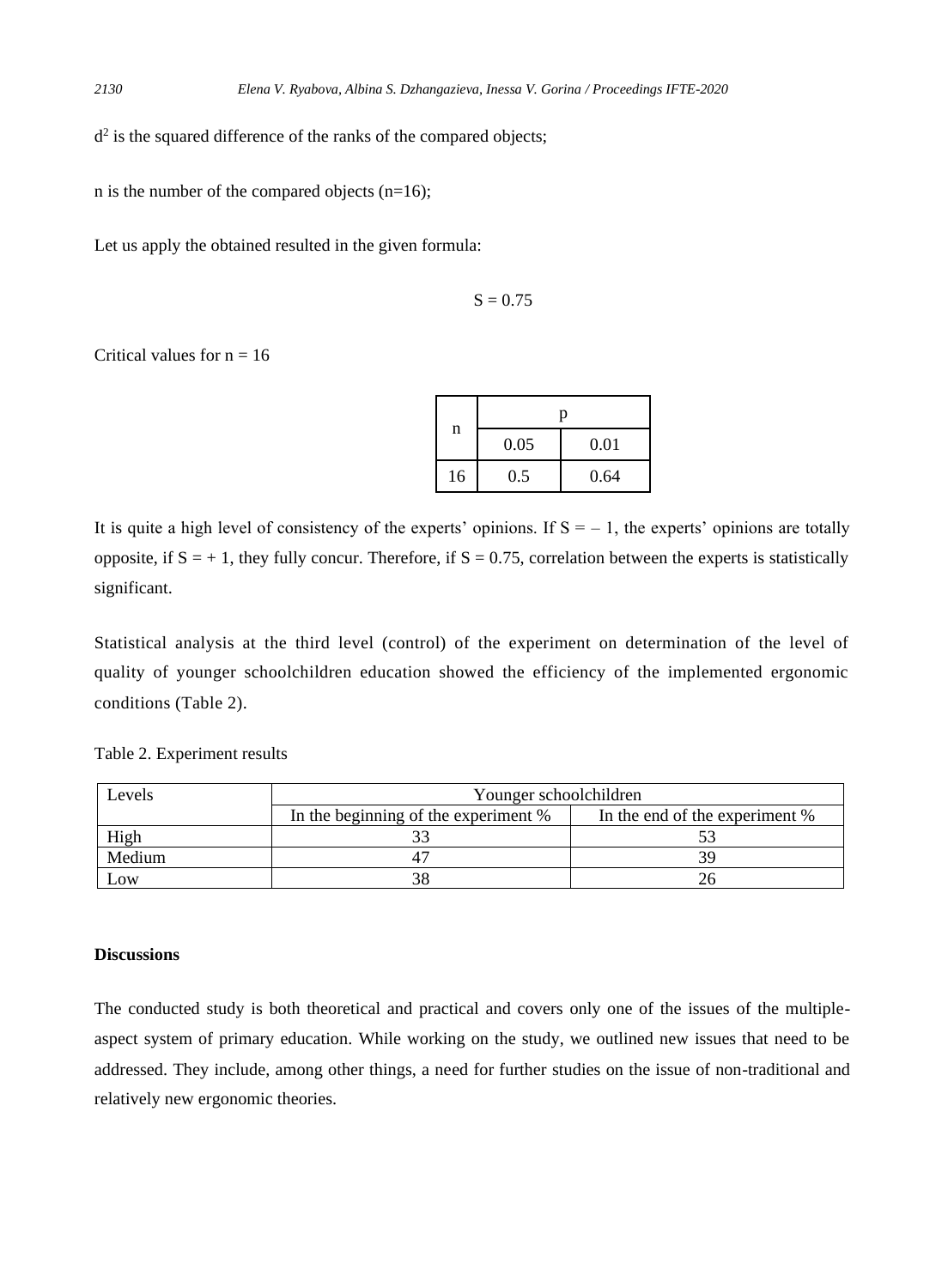#### **Conclusion**

Therefore, the experimental study organization met the goals to be sought – to check the efficiency of the proposed EC for improvement of the quality of younger schoolchildren education, it met the main requirements for conducting a pedagogical experiment, ensured improvement of the quality of gained knowledge, skills and competencies of younger schoolchildren.

The implementation of ergonomic conditions facilitated the improvement of the educational process quality, comprehensive development of the person and his/her individual traits, ensured a high-quality training of the younger generation in a favourably developing environment.

In this regard, ergonomic conditions help solve a triple task – improvement of the efficiency of trainees' educational activities, preservation of health and high-quality and comprehensive development of the person.

## **References**

Babansky, Yu. K. (1982). *Optimization of the educational process*. Moscow: Prosveshchenie.

Bazarny, V. F. (2004). *School stress and the demographic catastrophe of Russia*. Moscow.

Belov, A. A. (2002). *Fundamentals of pedagogical ergonomics*. St. Petersburg: RGPU im. A.I. Gercena.

- Bordovsky, G. A., Nesterov, A. A., & Trapicyn, S. Yu. (2001). *Quality management of the educational process.* St. Petersburg: RGPU im. A.I. Gercena.
- Borisova, I. P. (2005). Providing Health-saving technologies at school. *Spravochnik rukovoditelya obrazovatel'nogo uchrezhdeniya*, *10,* 84-92.
- Danilyak, V. I., Munipov, V. M., & Fedorov, M. V. (1990). *Ergoddesign, quality, competitiveness*. Moscow: Izdatel'stvo standartov.
- Davydova, L. N. (2004). On indicators of the quality of education. *Vysshee obrazovanie v Rossii Higher education in Russia, 11*, 92-96.
- Davydova, L. N., & Ryabova, E. V. (2012). On the structurally-substantive characterization of the concepts of "readiness of future primary education teachers to choose ergonomic conditions for teaching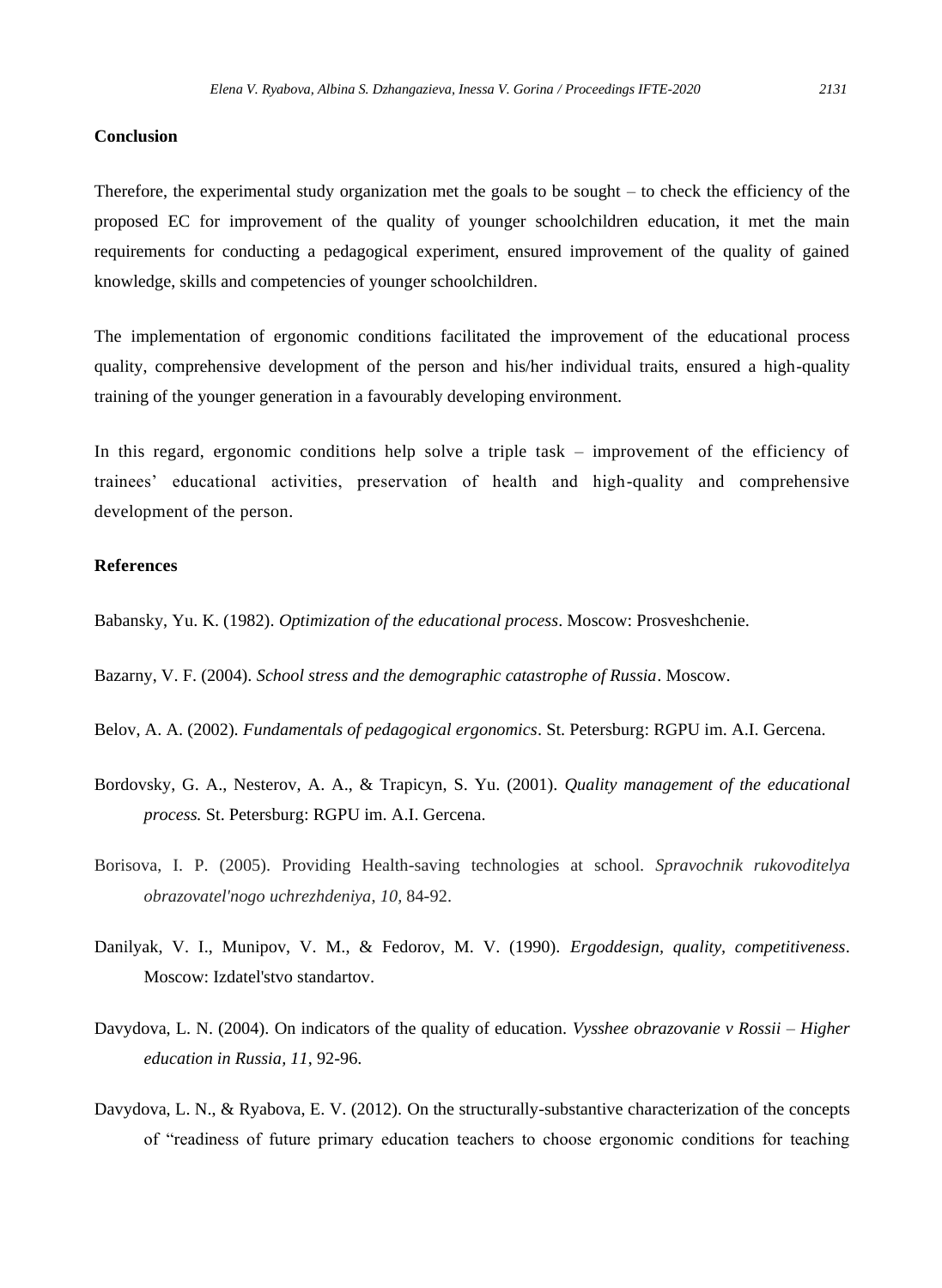younger students". *Gumanitarnye issledovaniya: nauchnyj zhurnal – Humanitarian Studies: A Scientific Journal, 1*, 196-202.

- Guarantor (2009). *Federal state educational standard of elementary general education*. Retrieved from https://base.garant.ru/197127/53f89421bbdaf741eb2d1ecc4ddb4c33/
- Guarantor (2010). *Sanitary and epidemiological rules SanPiN 2.4.2.2821-10 "Sanitary and epidemiological requirements for conditions and organization of training in educational institutions"*. Retrieved from https://base.garant.ru/12183577/
- *International Standard ISO 8402 (1994).* Retrieved from https://base.garant.ru/70752678/b89690251be5277812a78962f6302560/

Korzh, N. N., & Mit'kin, A. A. (1993). *The problem of color in psychology*. Moscow: Nauka.

Kriulina, A. A. (2003). *Ergoddesign of educational space*. Moscow: PerSe.

Kulaykina, V. I., & Chaynova, L. D. (2009). *Ergoddesign of industrial products and the spatial domain: textbook for university students enrolled in specialties "Design", "Ergonomics"*. Moscow: VLADOS.

Litvak, I. I. (1999). *Ergonomics is a caring science*. Moscow.

- Nazarova, T. S. (1971). *Ergonomic approach to equipping teacher and student jobs in chemical laboratories in secondary schools.* Moscow: NII SHOTSO.
- Nesterenko, V. P. (1973). *Basics of pedagogical ergonomics*. Vologda: Vologda State Pedagogical Institute.

Okulova, L. P. (2011). *Pedagogical ergonomics*. Izhevsk: Institut komp'yuternyh issledovanij.

Podlasy, I. P. (1999). *Pedagogy: A new deal*. Moscow: Vlados.

Radionov, V. E. (1996). *Alternative teaching design*. St. Petersburg: SPbSTU.

Rapatsevich, E. S. (2001). *Modern dictionary of pedagogy*. Minsk: Sovremennoe slovo.

Runge, V. F., & Manusevich, Yu. P. (2005). *Ergonomics in the design of the environment*. Moscow: Arhitektura-S.